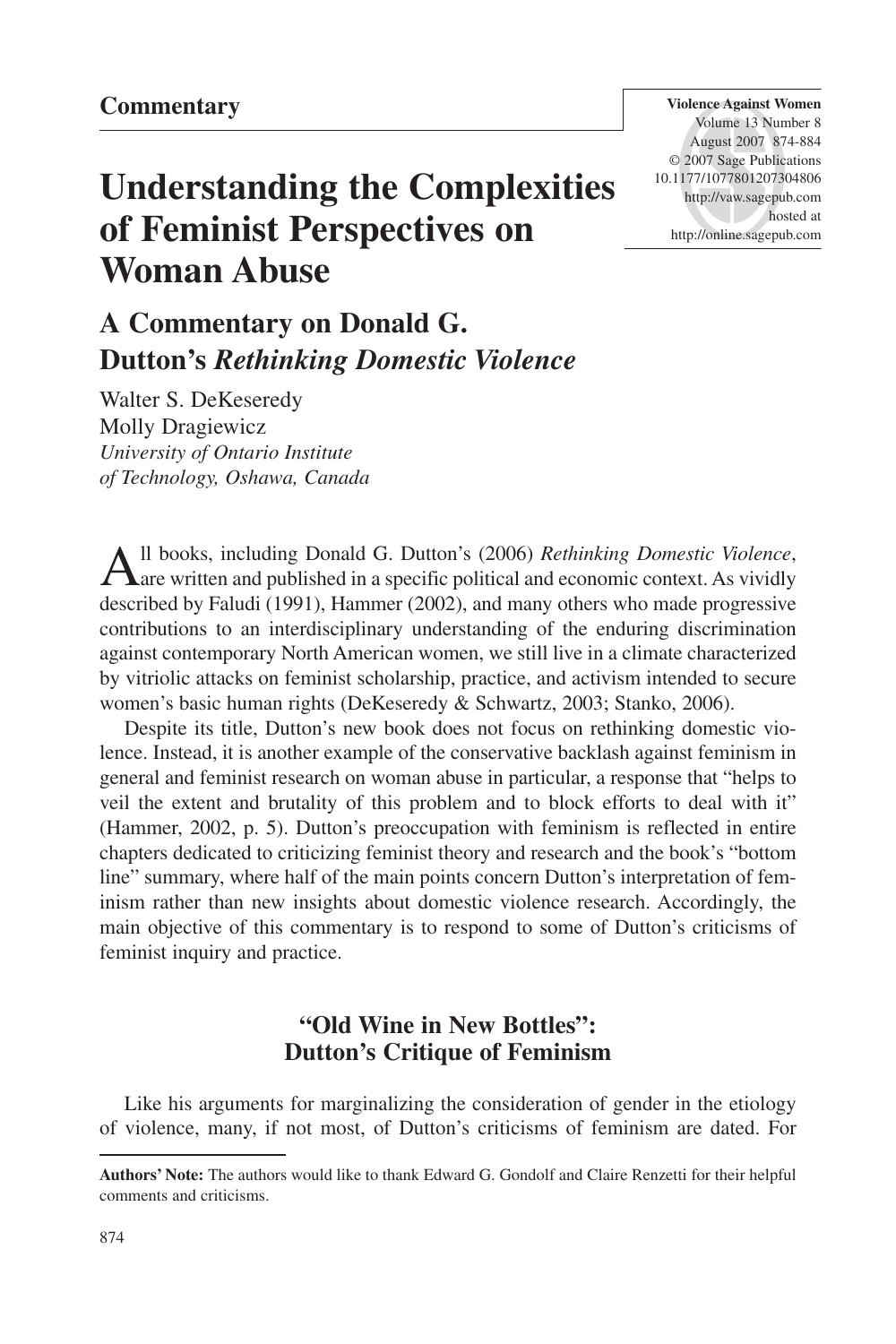example, we see claims that (a) women are as violent as men in intimate relationships, (b) feminist research is political and, therefore, invalid, (c) feminists offer singlefactor explanations of woman abuse, (d) feminists ignore or deny women's use of violence, and (e) feminists strongly support ineffective mandatory arrest and prosecution policies. Readers might guess that the book was occasioned by the astronomical growth of feminist research on woman abuse. However, its references to recent feminist work are few and far between. Therefore, we will fill in the blanks regarding what the feminist research says about these issues.

#### **Women Are as Violent as Men**

To support this claim, Dutton heavily relies on data derived from renditions of the Conflict Tactics Scales (CTS), originally developed by Murray Straus (1979). For those who have used the CTS or who have examined data gleaned by them, it may seem painfully obvious but worth stating again: They ignore the contexts, meanings, and motives of both men's and women's violence. As has been repeatedly stated, unless researchers can accurately determine why women use physical violence against men, it is irresponsible to contend, as Dutton does, that "in Canada and the United States, women use violence in intimate relationships to the same extent as men, for the same reasons, and with largely the same results" (p. ix).

To reach these conclusions, Dutton and other proponents of sexual symmetry artificially narrow the definition of violence between intimates to obscure injurious behaviors that display marked sexual asymmetry, such as sexual assault, strangulation, separation assault, stalking, and homicide. Rather than an unacceptable or hysterical broadening of the definition of violence, these behaviors are commonly part of abused women's experience. Like others who assert that women are as violent as men (e.g., Straus, 2006), Dutton downplays research on these forms of violence. Moreover, he pays little attention to differentiating between defensive and offensive forms of violence between intimates, a courtesy we extend to victims of other crimes (DeKeseredy, 2006).

To make claims about the symmetry of violence between intimate partners, one must also conflate sex and gender. Discussions of prevalence that rely on the variables "male" and "female" cannot tell us much about gender, the socially constructed and normative set of meanings attached to these categories. This distinction is one of the primary contributions of feminist perspectives to the social sciences. Research that asks perpetrators and survivors about the nature of violence between intimates finds that both say much about gender. For example, violent men talk about threats to their masculinity experienced when women or men fail to demonstrate adequate respect for them, whereas women talk about the normative gender expectations that abusers use to justify their violence (Anderson & Umberson, 2001; DeKeseredy & Schwartz, 2002; Dobash, Dobash, Cavanagh, & Lewis, 1998; Eisikovits, Goldblatt, & Winstok, 1999; Gilligan, 1997, 2001; Hearn, 1998; Rudd, Dobos, Vogl-Bauer, & Beatty, 1997).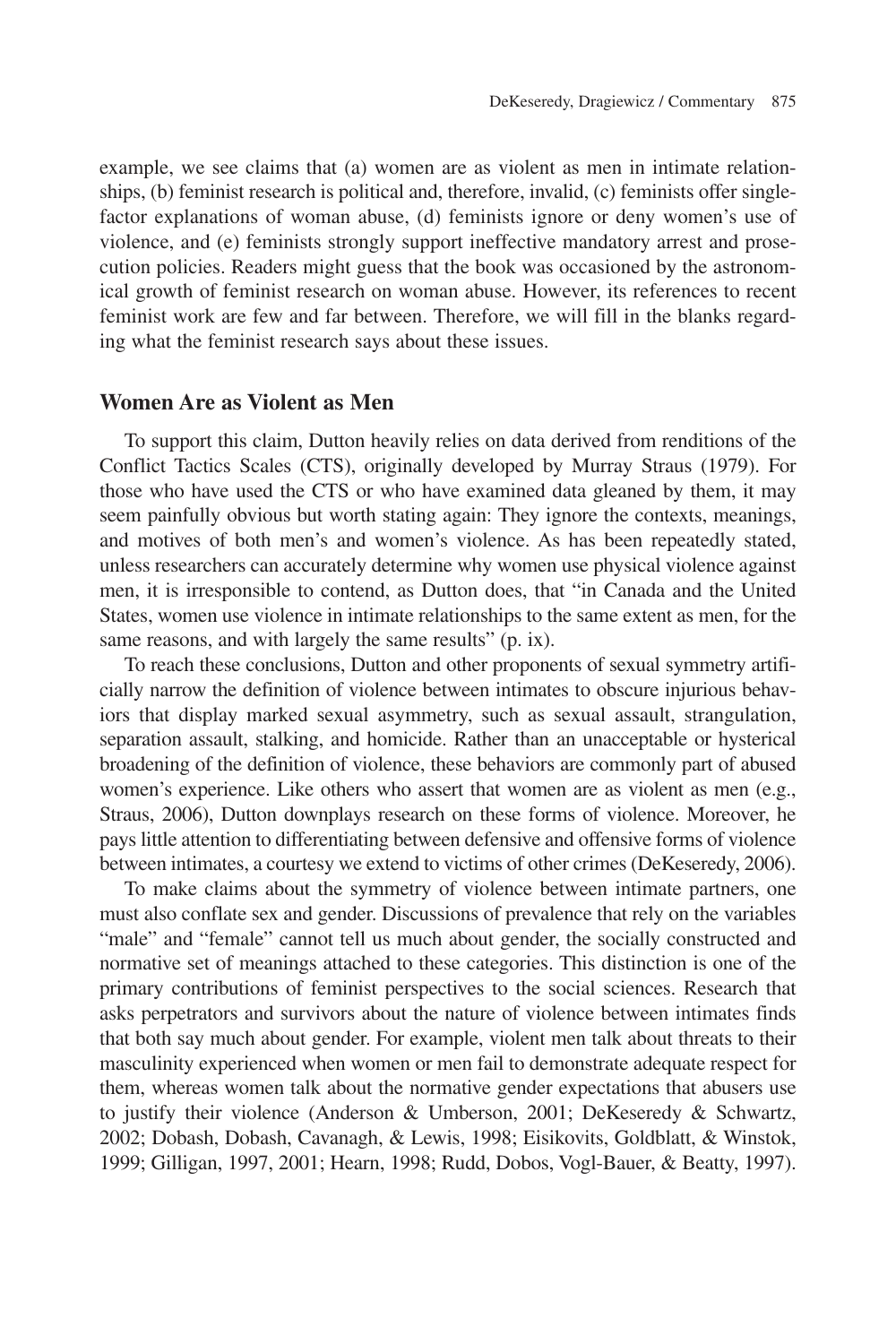Dutton's claim that "mainstream governments came to support domestic violence policy based on radical feminism" (p. 153) is also dubious. For example, the 1999 and 2004 General Social Surveys conducted by Statistics Canada focus on violence against women and men in intimate relationships and generated sexually symmetrical CTS data.1 Certainly, Statistics Canada has moved away from developing feminist surveys of violence against women and is currently being influenced by political forces guided by fathers' rights groups and others with a vested interest in minimizing the pain and suffering caused by male-to-female abuse (DeKeseredy & Schwartz, 2003).2 Note, too, that on October 3, 2006, Bev Oda, federal minister for the Status of Women Canada (SWC), announced that women's organizations would no longer be eligible for funding for advocacy, government lobbying, or research projects. Furthermore, SWC was required to delete the word *equality* from its list of goals (Carastathis, 2006). So much for Dutton's claim that "women's rights have finally been acknowledged after centuries of religion-based political repression" (p. ix).

#### **Feminism is a Political Agenda**

Dutton accuses feminists of "dogma preservation" (p. ix), of "politically conceptualizing" domestic violence (p. xi), and of attempting to "spin" data to be consistent with their "paradigm" (p. 349). Other similar antifeminist claims scattered throughout his book could easily be listed here, but the most important point to consider here is that, as is the case with his recent coauthored critique of the Duluth model of batterer intervention (see Dutton & Corvo, 2006), Dutton tries to create an "us versus them" scenario in which he and those who support his views are objective scientists pursuing the truth, whereas feminists, at best, only pay lip service to rigorous empirical work.

Although conspicuously absent from the book, scores of feminist studies (both qualitative and quantitative) have been conducted since Dobash and Dobash published their path-breaking feminist analysis of wife beating in 1979, including more recent work by the same authors (Dobash, 2003; Dobash & Dobash, 1998, 2004). Many are published in journals that meet the highest disciplinary standards, such as *Violence and Victims*, *Aggression and Violent Behavior*, and *Violence Against Women*. Also, books presenting data generated by feminist researchers are published by Oxford University Press, Rutgers University Press, and University of Toronto Press. Feminists' scholarship is subjected to the same standards of rigorous peer review as other work and is clearly not published simply because of feminists' empirical, theoretical, or political perspectives. We can only hypothesize why Dutton did not cite many feminist studies in this book, but given the tone of his criticisms, one possible explanation is that he has contempt for feminist inquiry. Another possible reason is that he is simply not familiar with the literature he allegedly critiques.

As feminists, we have no problem being labeled *political*. After all, as Sartre (1964) reminds us, "all writing is political" (p. 29), and we hope that our work will help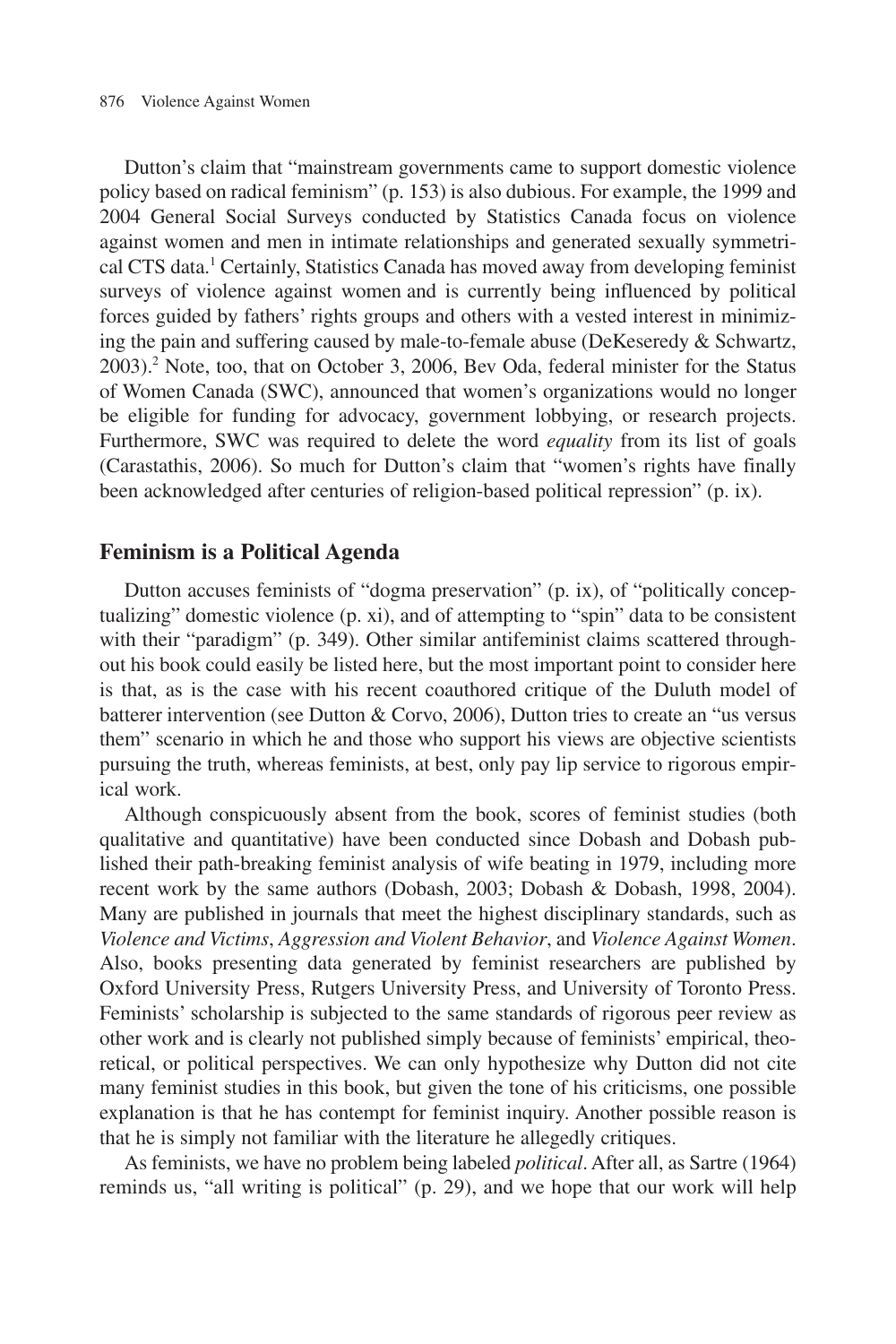reduce much pain and suffering. Moreover, we, like many other contemporary social scientists, contend that no scientific method, theory, or policy proposal is value free. Nor are the theories, methods, and policies advanced by Dutton. For example, by denouncing feminist approaches and advancing psychological work, Dutton is engaged in a process of activism and is trying to advance his own political agenda, as he and Corvo (2006) do in their attack on the Duluth model and attempt to replace it with their own clinical one that is also described in *Rethinking Domestic Violence* (Gondolf, in press).

In what is still one of the most widely read and cited social scientific articles in the world, Howard Becker (1967) asks scholars, "Whose side are we on?" Although Dutton attempts to paint feminists as "ideologues" and portray himself as an objective scientist, in reality he is advancing a political agenda that supports the goals and claims of fathers' rights groups and other conservative political movements determined to diminish the severity of male-to-female abuse (Gondolf, in press). Most feminist scholars, on the other hand, put their politics up front for all to scrutinize and are committed to putting gender at the forefront of research, theory construction, and policy development.

Still, people lacking knowledge of feminist inquiry might get the impression from reading Dutton's chapter 5 that feminists are hostile to "men in general" (p. x). Nothing can be further from the truth. The goal of feminist work on crime and justice is "not to push men out so as to pull women in, but rather to gender the study of crime and criminal justice" (Renzetti, 1993, p. 232). In other words, feminist approaches to violence and abuse seek to add salient factors into research rather than demanding that consideration of entire socially significant categories be eliminated. Furthermore, as pointed out later in this commentary, it is erroneous to paint all feminists who study and/or do political work to end woman abuse with the same brush.

#### **Single-Factor Explanations of Woman Abuse**

According to Dutton,

The claim from a feminist analytical perspective, therefore is twofold: that society is patriarchal and that the use of violence to maintain male patriarchy is accepted. This feminist argument indicates patriarchy as a direct cause of wife assault rather than an inducement that interacts with other causes. (p. 97)

Scholars familiar with the extant literature on the relationship between gender and violence do not have to be reminded that there is more than one "feminist analytical perspective" on woman abuse and that there have been many new theoretical developments since the offerings cited by Dutton to support his claim (e.g., Bograd, 1988; Dobash & Dobash, 1979). For example, there is now a large feminist literature combining both macro- and micro-level factors, such as unemployment, globalization,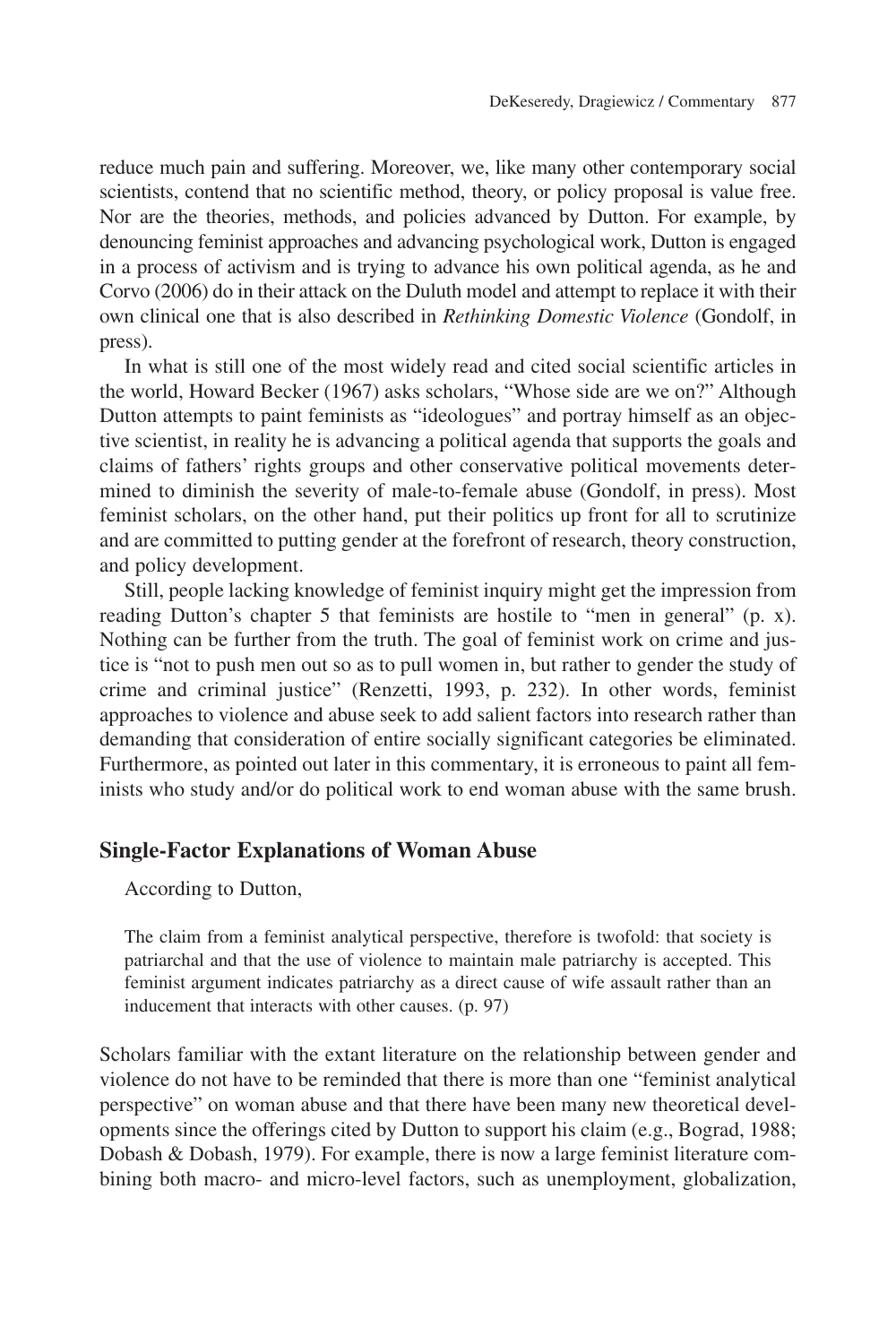deindustrialization, life events stress, intimate relationship status, familial and societal patriarchy, substance use, male peer support, and other factors. Regardless of what influenced him to exclude major contemporary feminist perspectives, his book reflects an inadequate understanding of feminist theories.

Even so, Dutton provides an in-depth overview of major psychological contributions to the field, and many people would contend that feminists should attempt to integrate some of the perspectives cited in his book with their analyses of how gender and other sociocultural forces influence rape, beatings, stalking, psychological abuse, and the like. Following what Gondolf (in press) suggests in his response to Dutton and Corvo (2006), we do need to broaden the discourse and debate among researchers and practitioners (p. 13). Nevertheless, some of the key points made by Dutton are similar to those made by him and Corvo in the sense that they "appear more to circumvent a major part of the field" (Gondolf, in press) that he deems hostile to his ideological position.

#### **Feminists Ignore Women's Use of Violence**

According to Dutton, "Women are never violent except in self-defense" is one of the "bedrock beliefs in feminist theory" (p. 98). This is inaccurate. Feminist scholars have been at the forefront of research on women's and girls' use of violence. For example, the journal *Violence Against Women* published a three-part special issue titled "Women's Use of Violence in Intimate Relationships" in 2002 and 2003 (Volume 8, Numbers 11 and 12; Volume 9, Number 1). Moreover, the same journal published another relevant issue titled "Intimate Partner Violence: Debates and Future Directions" (Volume 12, Number 13) that also focused on women's use of violence. And in their work since 1979, feminists such as Dobash and Dobash (2004) have gathered data on women's use of violence and have attempted to theorize this problem. Swan and Snow (2006) offer another example of such theoretical work.

What about government interest in the topic? According to Dutton,

What has occurred in North American governments at national and local levels has been a simplistic conceptualization of intimate partner violence (IPV) that has resulted in a denial of violence against men and also of bilateral complicity in violent couples. (p. x)

However, the U.S. national government has expressed great interest in women's violence and an awareness of multiple positions and debates within the field. The National Institute of Justice (NIJ) organized a workshop on gender symmetry in 2000. As stated by its organizer, Leora Rosen (2006),

In selecting participants for this workshop, our goal was not just to bring to the table those who had historically been on opposite sides of the debate and initiate dialogue between them but also to seek out some middle ground or new ground—for example,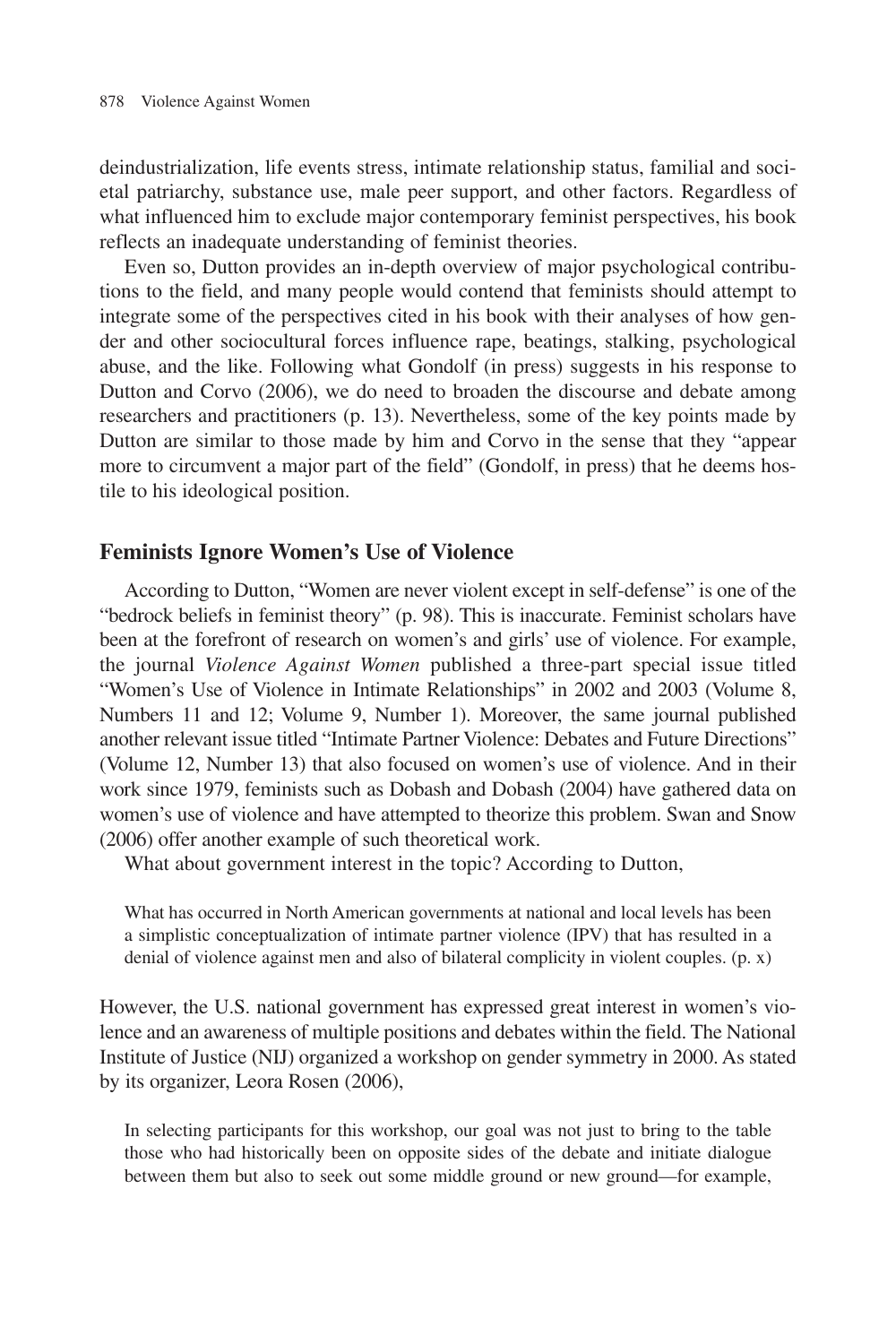approaches that considered variations in the manifestation and etiology of IPV. We hope to encourage theoretical developments that would improve our understanding of all manifestations of IPV and move the field forward. The workshop covers three critical topic areas: (a) a typology of violence, (b) measurement issues, and (c) women's use of violence. (p. 1000)

Much of what was said at the workshop was recorded, edited, and posted on the NIJ (2000) Web site "to serve as a guide for prospective applicants planning to submit proposals on this topic" (Rosen, 2006, p. 1000). Moreover, papers commissioned for the workshop were published in one of the above special issues of *Violence Against Women* (Volume 12, Number 13). If Dutton had been aware of the Web site and had taken the time to read the materials posted there and published in the special issue, he would have discovered that the feminist and nonfeminist scholars who attended the workshop were deeply committed to enhancing a rich empirical and theoretical understanding of women's use of violence.

#### **Feminists Strongly Support Ineffective Mandatory Arrest and Prosecution Policies**

This assertion is similar to Linda Mills's (2003) argument. Ironically, Dutton begins chapter 12, titled "The Failure of Criminal Justice Intervention," by citing a passage in James Q. Wilson's (1985) book *Thinking About Crime* and acknowledges Wilson in the preface for helping to "shape" his "thinking about the limits of legal policy" (p. xii). The irony is that Dutton is a strong advocate of treatment, whereas Wilson is a fierce proponent of law-and-order solutions to crime. In fact, like others referred to by critical criminologist Jock Young (1986) as either administrative criminologists or right realists, Wilson is fundamentally opposed to treatment. For him, to adequately control crime, policy makers should develop solutions based on the "radical individualistic" writings of Cesare Beccaria and Jeremy Bentham. Like these classical criminologists, and unlike Dutton, who is committed to doing theoretical work, Wilson does not offer a formal theory of crime. In fact, for him, the search for "root causes is a useless endeavor because a free society can do little about attacking these root causes so that a concern for their elimination becomes little more than an excuse for doing nothing" (p. 6). Rather, Wilson asserts that we should devote all of our energy to improving the ability of the criminal justice system to deter people from committing crimes.

Still, Wilson (1985) does offer elements of a causal theory, one that views crime as a function of inadequate control. Wilson assumes that all people are both free willed and predisposed to committing crimes. He also contends that punishment—not treatment—should be used to deter crime and that punishment should be proportional to the severity of the crime committed. Furthermore, he asserts that swift and certain penalties are more effective than draconian punishments. Given that Wilson is opposed to treatment and strongly supports law-and-order strategies, we can only speculate how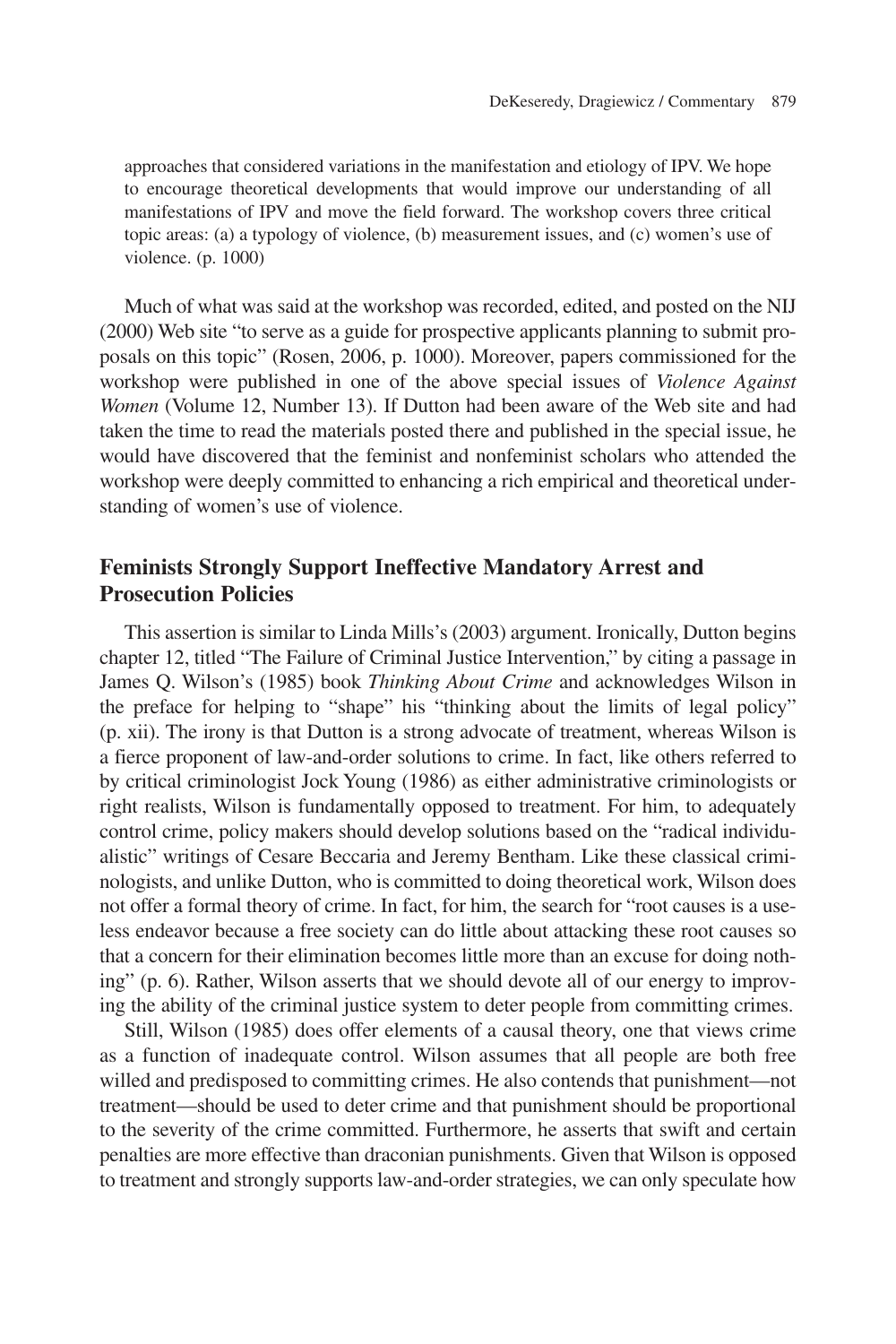Wilson influenced Dutton's thinking about legal policy. The key thing their respective work has in common is that it dismisses or ignores the gendered nature of crime.

Of course, some feminists strongly support aggressive criminal justice approaches to dealing with woman abuse, seeking increased enforcement of existing laws and harsher penalties for convicted batterers. Feminists in the battered women's movement fought legal battles and undertook consciousness raising to ensure that women who did seek assistance from the police would receive equal protection of the law, regardless of whether the perpetrator was a current or former intimate partner. Nevertheless, this is only part of the picture. Feminists have also been at the forefront of efforts to create holistic non-criminal justice responses to violence against women. INCITE! (2003), a self-identified "national activist organization of radical feminists of color," took the lead in calling for the consideration of multiple related factors contributing to violence against women and men. Their joint statement with Critical Resistance "against gender violence and the prison industrial complex" says,

It is critical that we develop responses to gender violence that do not depend on a sexist, racist, classist, and homophobic criminal justice system. It is also important that we develop strategies that challenge the criminal justice system and that also provide safety for survivors of sexual and domestic violence. To live violence-free lives, we must develop holistic strategies for addressing violence that speak to the intersection of all forms of oppression.

Even if a handful of 1970s versions of radical feminism could be characterized as "single-factor" approaches because of their emphasis on patriarchy as the root form of oppression, statements such as this clearly demonstrate that contemporary feminisms cannot. INCITE! and the more than 145 individuals and organizations who signed their statement on violence against women and the prison industrial complex share many of Dutton's misgivings about criminal justice approaches, although for different reasons. These feminists argue that mandatory arrest laws appear to have done more to protect batterers than survivors of violence. They also point out that law-and-order approaches to violence are ill suited to the needs of a diverse range of marginalized women (e.g., women of color, poor women, lesbians) who have historically been inadequately served by police intervention.

In addition, these progressives argue that prison and other punitive approaches cannot truly prevent violence against women. And they resist the professionalization of antiviolence work that has pulled efforts away from grassroots organizing toward depoliticized bureaucracy to secure funding for their work (INCITE!, 2003). This is where the variety of diverse feminist positions on violence against women, men, and children converge and diverge from Dutton. Feminists, including those involved in drafting the Violence Against Women Act and other laws on violence against women, have always asserted that broad-based social change is imperative for the prevention of violence. They reject the idea that individual psychological counseling is adequate to this task.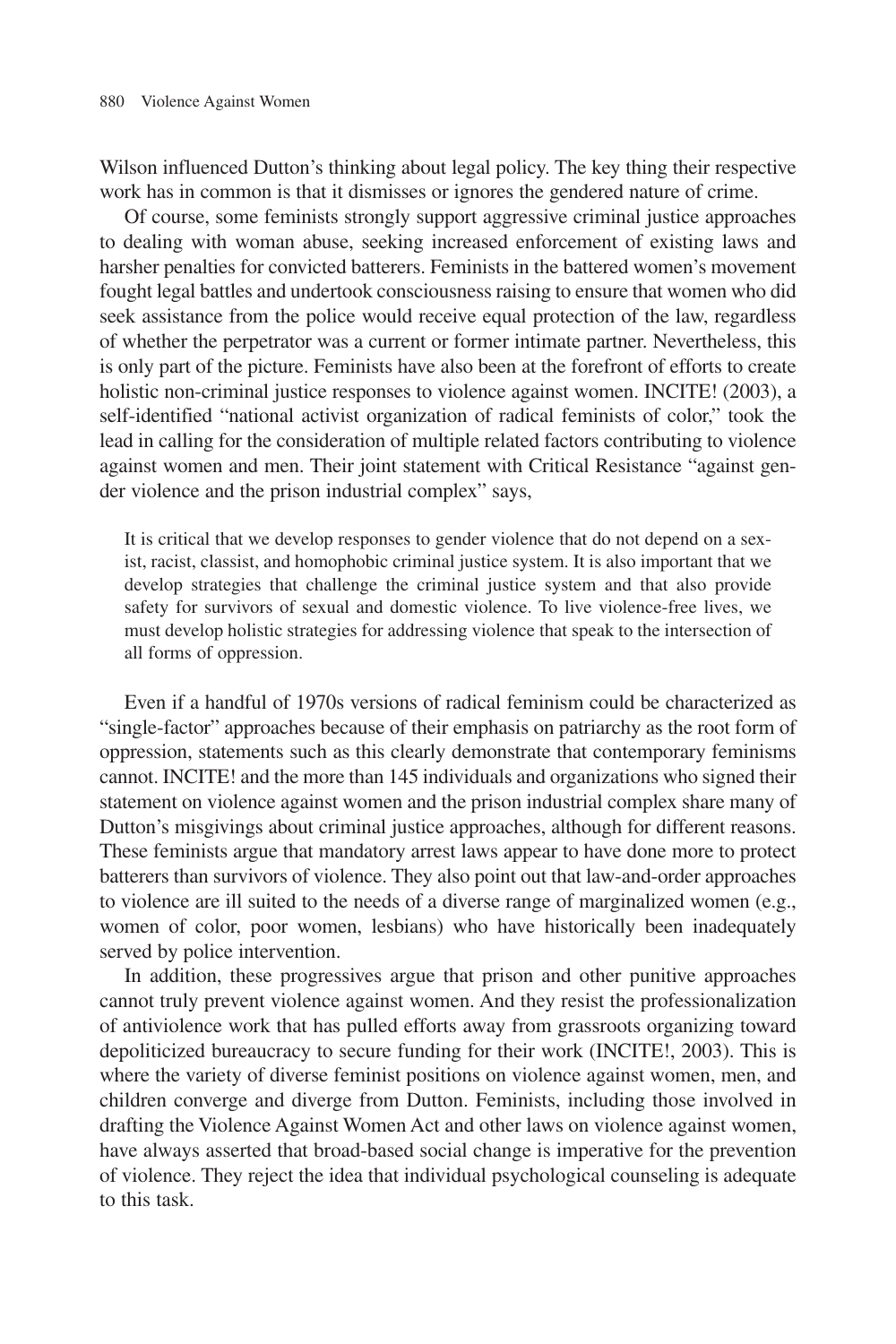Many other feminists, who probably would not identify as radical, are also hesitant to primarily rely on criminal justice intervention. In fact, scores of feminists who contend that intimate violence is primarily directed at women and who focus on the contribution of broader social forces to this problem assert that harsh law-and-order initiatives "mirror the factors that contribute to abuse" (D. H. Currie & MacLean, 1992; DeKeseredy & MacLeod, 1997, p. 121). Consider, too, that many police officers are clearly not listening to some feminists' calls for mandatory arrest and prosecution. Charges are today, as they were 17 years ago, "far from typical" (Kaufman Kantor & Straus, 1990), especially those against men who rape their intimate partners. Regardless of the effectiveness of criminal justice interventions, the response called for today by most feminists involves coordinated, collaborative, community-based initiatives. They do not advance "compartmentalizing social problems along bureaucratic lines" (E. Currie, 1985, p. 18). In other words, they do not contend that because woman abuse is a crime, only the criminal justice system should respond to it.

#### **Conclusions**

Stanko (2006) observes that "what is often missing from a general understanding of violence is asking what can be learned from the struggles feminists have waged for decades now against sexual and physical assault" (p. 554). Certainly, one cannot learn much about contemporary feminist contributions to the field from reading *Rethinking Domestic Violence*. Readers unfamiliar with scholarly and policy work on woman abuse are likely to get the impression that feminists and those informed by other schools of thought basically "fall into ideological positions that categorically dismissed other points of view" (Gondolf, in press). Of course, there are researchers and practitioners who reject the contributions of people who approach topics or social problems in ways distinct from them. Nevertheless, increasingly, we are witnessing large groups of international scholars, advocates, and practitioners embrace diverse ways of thinking about sexual assault, homicide, beatings, sexual harassment, and other "intimate intrusions" (Stanko, 1985). For example, scholars from a broad range of disciplines are teaming up to construct theories and studies that address multiple levels of analysis. There is much less paradigm hostility than that described by Dutton in this period of late modernity. And as the late Paul and Sheila Wellstone (2001) noted in Renzetti, Edleson, and Bergen's (2001) *Sourcebook on Violence Against Women*, the "shared work of a concerted group of experts promises to affect us all by saving the lives of women" (p. x).

Where do we go from here? Feminist scholar Claire Renzetti (1997) has one of the best answers to this question:

Of course, while the causes of and solutions to the problems are not individualistic, but rather structural, we cannot lose sight of individuals. The challenge we confront is to disentangle the complex relationships between individuals and society, including our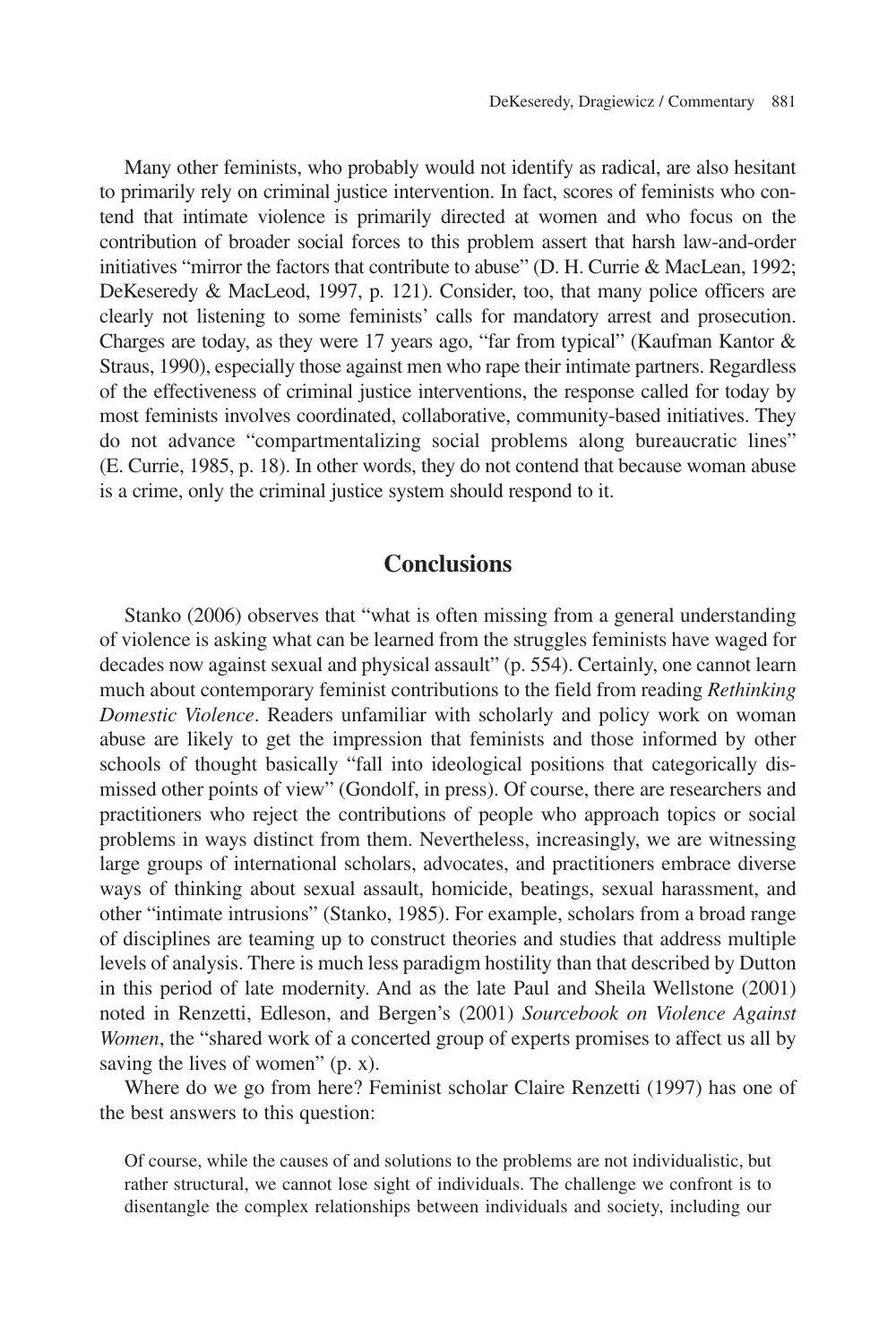own roles in this dialectic. A tall order, no doubt, but the only one with any chance of real success. (p. vii)

Ending woman abuse and other forms of violence in intimate relationships also requires scholars moving beyond trying to "win a point" in the "name of science" (Renzetti, 1997, p. vi). In addition, we must remember that no matter how we study or try to explain violence against intimate partners, the perspectives we offer are often irrelevant to those who experience it (DeKeseredy & MacLeod, 1997). After all, who knows more about abuse than the people who experience it?

#### **Notes**

1. See Ogrodnick (2006) for more information on these surveys.

2. Statistics Canada's 1993 national Violence Against Women Survey was heavily informed by feminist scholarship. See Johnson (1996) for more information on this study and the data gleaned by it.

#### **References**

- Anderson, K. L., & Umberson, D. (2001). Gendering violence: Masculinity and power in men's accounts of domestic violence. *Gender & Society*, *15*, 358-380.
- Becker, H. S. (1967). Whose side are we on? *Social Problems*, *14*, 239-247.
- Bograd, M. (1988). Feminist perspectives on wife abuse. In K. Yllo & M. Bograd (Eds.), *Feminist perspectives on wife abuse* (pp. 11-26). Newbury Park, CA: Sage.
- Carastathis, A. (2006, October 11). New cuts and conditions for Status of Women Canada. *Toronto Star*. Retrieved April 17, 2007, from http://www.dominionpaper.ca/canadian\_news/2006/10/11new\_cuts\_ a.html
- Currie, D. H., & MacLean, B. D. (1992). Women, men, and the police: Losing the fight against wife battery in Canada. In D. H. Currie & B. D. MacLean (Eds.), *Rethinking the administration of justice* (pp. 36-50). Halifax, Canada: Fernwood.
- Currie, E. (1985). *Confronting crime: An American challenge*. New York: Pantheon.
- DeKeseredy, W. S. (2006). Future directions. *Violence Against Women*, *12*, 1078-1085.
- DeKeseredy, W. S., & MacLeod, L. (1997). *Woman abuse: A sociological story*. Toronto, Canada: Harcourt Brace.
- DeKeseredy, W. S., & Schwartz, M. D. (2002). Theorizing public housing woman abuse as a function of economic exclusion and male peer support. *Women's Health and Urban Life*, *1*, 26-45.
- DeKeseredy, W. S., & Schwartz, M. D. (2003). Backlash and whiplash: A critique of Statistics Canada's 1999 General Social Survey on victimization. *Online Journal of Justice Studies*. Retrieved April 17, 2007, from http://ojjs.icaap.org/
- Dobash, R. E. (2003). Domestic violence: Arrest, prosecution, and reducing violence. *Criminology and Public Policy*, *2*, 313-317.
- Dobash, R. E., & Dobash, R. P. (1979). *Violence against wives: A case against the patriarchy*. New York: Free Press.
- Dobash, R. E., & Dobash, R. P. (Eds.). (1998). *Rethinking violence against women*. Thousand Oaks, CA: Sage.
- Dobash, R. P., & Dobash, R. E. (2004). Women's violence to men in intimate relationships: Working on a puzzle. *British Journal of Criminology*, *44*, 324-349.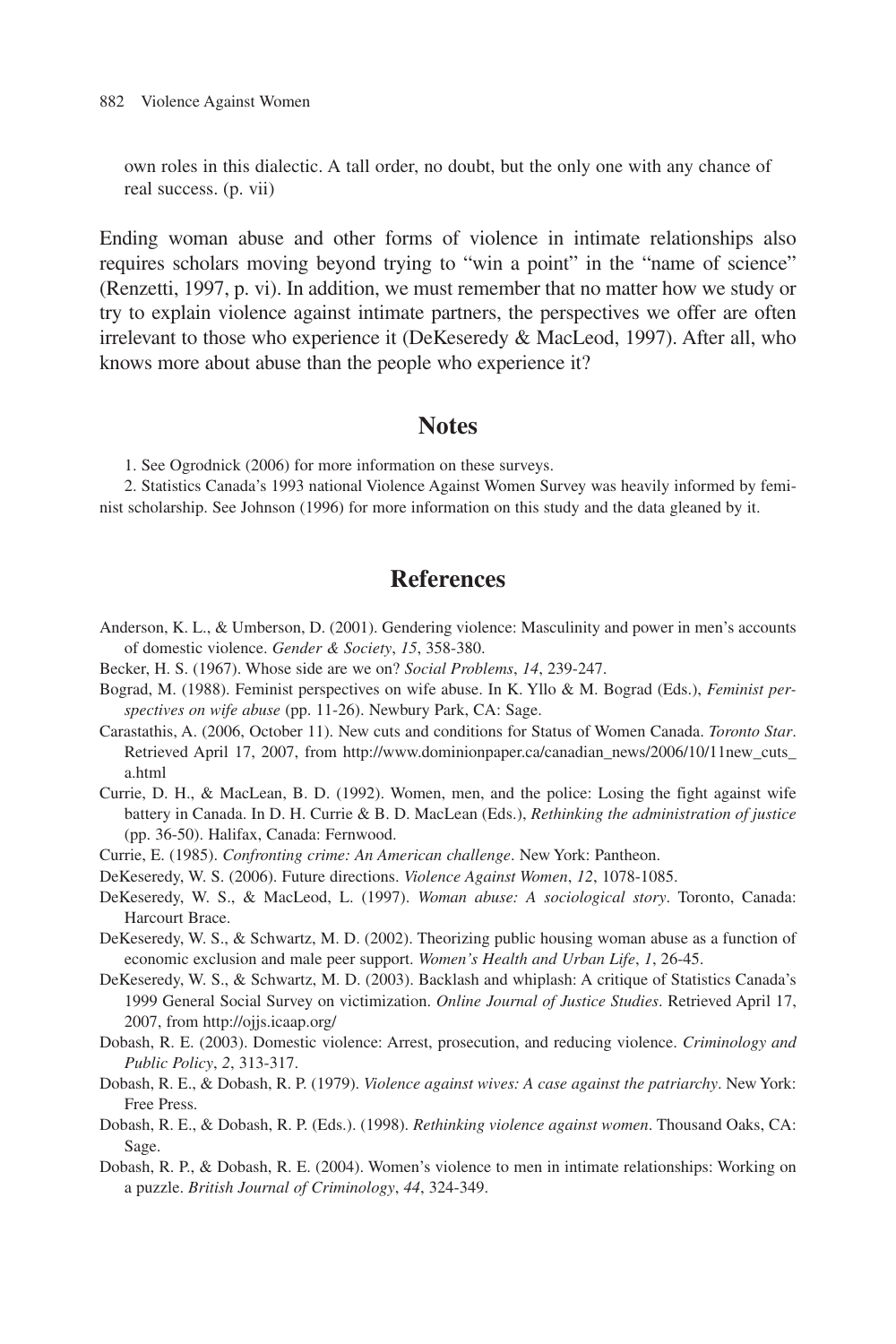- Dobash, R. P., Dobash, R. E., Cavanagh, K., & Lewis, R. (1998). Separate and intersecting realities: A comparison of men's and women's accounts of violence against women. *Violence Against Women*, *4*, 382-414.
- Dutton, D. G. (2006). *Rethinking domestic violence*. Vancouver, Canada: University of British Columbia Press.
- Dutton, D. G., & Corvo, K. (2006). Transforming a flawed policy: A call to revive psychology and science in domestic violence research and practice. *Aggression and Violent Behavior*, *11*, 457-483.
- Eisikovits, Z., Goldblatt, H., & Winstok, Z. (1999). Partner accounts of intimate violence: Towards a theoretical model. *Families in Society*, *80*, 606-619.
- Faludi, S. (1991). *Backlash: The undeclared war against American women*. New York: Crown.
- Gilligan, J. (1997). *Violence: Reflections on a national epidemic*. New York: Vintage.
- Gilligan, J. (2001). *Preventing violence*. New York: Thames and Hudson.
- Gondolf, E. W. (in press). Theoretical and research support for the Duluth model: A reply to Dutton and Corvo. *Aggression and Violent Behavior*.
- Hammer, R. (2002). *Antifeminism and family terrorism: A critical feminist perspective*. Lanham, MD: Roman & Littlefield.
- Hearn, J. (1998). *The violences of men: How men talk about and how agencies respond to men's violence to women*. Thousand Oaks, CA: Sage.
- INCITE! (2003). Critical Resistance-INCITE! Statement on gender violence and the prison-industrial complex. *Social Justice*, *30*, 141-151.
- Johnson, H. (1996). *Dangerous domains: Violence against women in Canada*. Toronto, Canada: Nelson.

Kaufman Kantor, G., & Straus, M. A. (1990). Responses to victims and the police to assaults on wives. In M. A. Straus & R. J. Gelles (Eds.), *Physical violence in American families: Risk factors and adaptions to violence in 8,145 families* (pp. 473-488). New Brunswick, NJ: Transaction.

- Mills, L. G. (2003). *Insult to injury: Rethinking our responses to intimate abuse*. Princeton, NJ: Princeton University Press.
- National Institute of Justice. (2000). *Workshop on gender symmetry*. Retrieved April 17, 2007, from http://www.ojp.usdoj.gov/nij/vawprog/proceed.htm
- Ogrodnick, L. (Ed.). (2006). *Family violence in Canada: A statistical profile*. Ottawa: Statistics Canada.
- Renzetti, C. M. (1993). On the margins of the malestream (or, they *still* don't get it, do they?): Feminist analyses in criminal justice education. *Journal of Criminal Justice Education*, *4*, 219-234.
- Renzetti, C. M. (1997). Foreword. In W. S. DeKeseredy & L. MacLeod (Eds.), *Woman abuse: A sociological story* (pp. v-vii). Toronto, Canada: Harcourt Brace.
- Renzetti, C. M., Edleson, J. L., & Bergen, R. K. (Eds.). (2001). *Sourcebook on violence against women*. Thousand Oaks, CA: Sage.
- Rosen, L. N. (2006). Origins and goals of the "gender symmetry" workshop. *Violence Against Women*, *12*, 997-1002.
- Rudd, J., Dobos, J., Vogl-Bauer, S., & Beatty, M. (1997). Women's narrative accounts of recent abusive episodes. *Women's Studies in Communication*, *20,* 45-58.
- Sartre, J. P. (1964). *The words*. London: Penguin.
- Stanko, E. A. (1985). *Intimate intrusions: Women's experiences of male violence*. London: Routledge & Kegan Paul.
- Stanko, E. A. (2006). Theorizing about violence: Observations from the Economic and Social Research Council's Violence Research Program. *Violence Against Women*, *12*, 543-555.
- Straus, M. A. (1979). Measuring intrafamily conflict and violence: The Conflict Tactics (CT) Scales. *Journal of Marriage and the Family*, *41*, 75-88.
- Straus, M. A. (2006). Future research on gender symmetry in physical assaults on partners. *Violence Against Women*, *12*, 1086-1097.